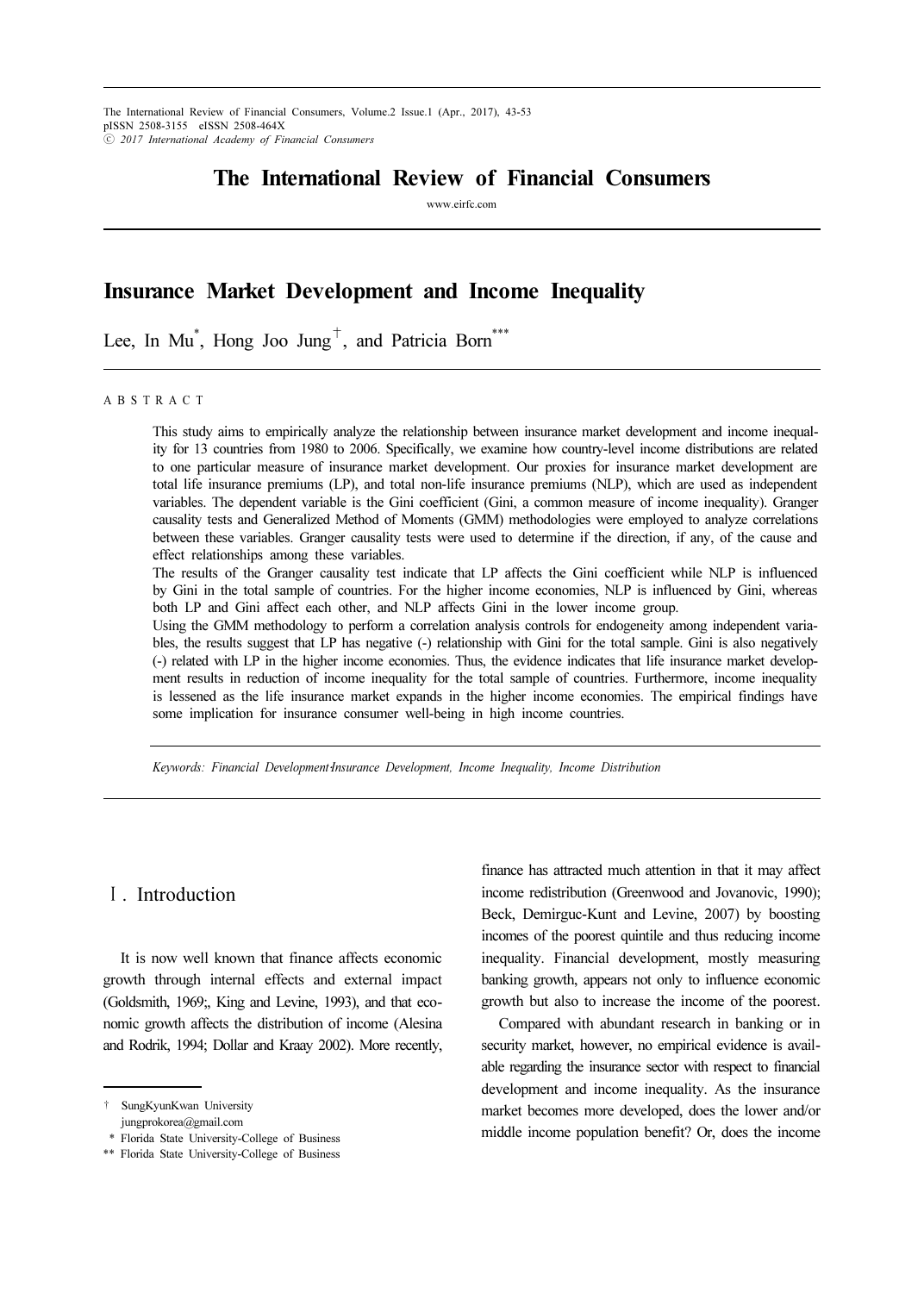distribution influence the development of the insurance sector? These are still open questions that this research aims to address through Granger causality tests and Generalized Method of Moments (GMM) methodology.

Using annual panel data, this research extends the existing research on finance and economic growth by identifying the macro-economic role of the private insurance sector as it relates to the gap between wealth and poverty in any economy. It also examines if the income redistribution affects the development of insurance markets in some way.

# Ⅱ. Literature Survey

### A. Banking development and Income inequality

Research on the relationship between financial development and the distribution of income began in the late 1990s and resulted in the creation of several competing hypotheses: (1) the inequality-widening hypothesis, (2) the inverted U-shaped hypothesis, and (3) the inequality-narrowing hypothesis. That is, financial development widens income inequality (Rajan and Zingales, 2003), or increases and decreases income inequality in an inverted U-shape (Greenwood and Jovanovic, 1990)1, or it narrows income inequality (Banerjee and Newman, 1993; Galor and Zeira, 1993; Beck et al., 2007; Clarke et al., 2003, 2006; Liang, 2006; Li, Squire and Zou, 1998)2.

Major empirical findings related to the alternative hypothesis are as follows. Clarke et al (2006) found that financial development narrows income inequality, using 83 countries data between year 1960 and year 1995 and applying OLS, 2SLS and a random effect model. They took private credit/GDP and bank assets/GDP as proxy variables for financial development, and used Gini coefficients to capture income inequality, controlling as well for risk of expropriation, ethnolinguistic fractionalization, Government expenditure over GDP, inflation, modern sector/GDP, per capital real GDP. This empirical finding was consistent with Galor/Zeira (1993), Banerjee/ Newman (1993), Li, Squire and Zou (1998), and Clarke et al. (2003).

More recently, Beck et al. (2007) applied OLS and GMM methodologies in an analysis of data for 65 countries and find that financial development reduces the poverty income level more rapidly than the growth rate of per capita GDP. Using GMM analysis, Liang (2006) also investigated 29 Chinese cities between 1986 and 2000 and obtained the same outcome as the other research. Liang (2006) also found similar results from a rural area study.

#### B. Stock market development and Income inequality

Das and Mohapatra (2003) applied an event study model to explore the relationship between the opening of the stock market and income inequality over the period between 1986 and 1995 for 11 countries including Brazil, India, Korea, Mexico, etc. The results show that the highest quintile gains more income, the next three quintiles lose income, and the lowest quintile is unchanged.

Beltratti and Morana (2007) perform a cointegration regression with U.S. data between 1920 and 2001 and find that income inequality is mainly reduced not by the stock market directly, but by the labor market; it is influenced only slightly in the short run by stock market movements.

## C. Insurance market development and Income inequality

There is virtually no research on the relationship between private insurance market development and income inequality. Williamson (2001) compared Chile, Mexico, Bolivia, and El Salvador, all of which have fully privatized pension systems, and Argentina, Colombia, Peru, Uruguay, which have partially privatized pension systems. The study showed that privatization has benefited high income male workers but not low income female workers. That is, privatization appeared to affect financial development that, in turn, widened the income inequality between males and females.

With assistance of the Internal Revenue Service,

<sup>1</sup> Greenwood and Jovanovic(1990) is a pioneering work to argue that financial development increases inequality gap initially but subsequently reduces the gap as financial institutions and services are further developed.

<sup>2</sup> Financial development is argued either to help mostly the rich (Greenwood and Jovanovis, 1990), or to help mostly the poor (Aghion and Bolton, 1997; Galor and Zeira, 1993; Galor and Moav, 2004).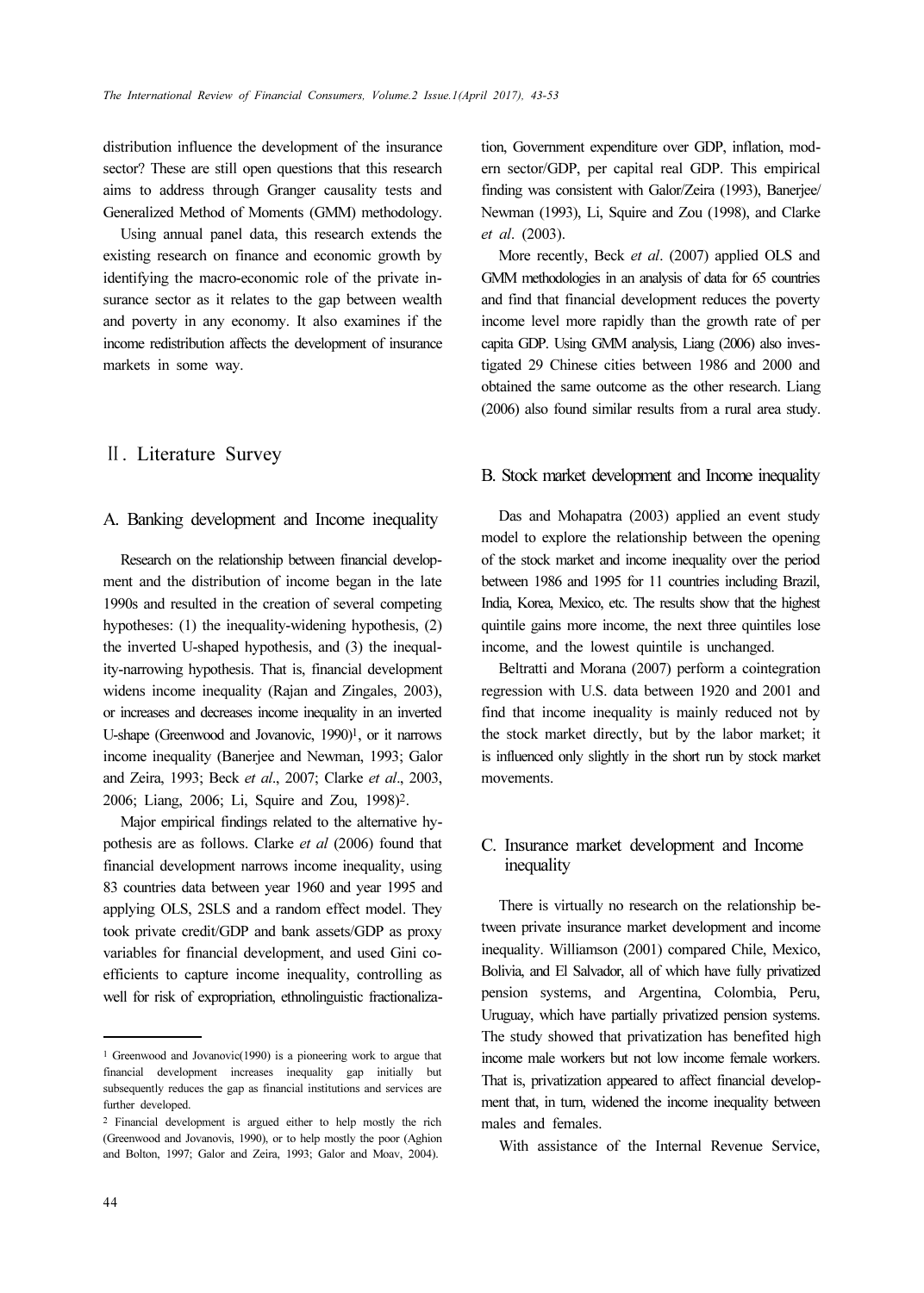Kennickell (2008) analyzed data from the Survey of Consumer Finances executed by the US Federal Reserve Board and find that the poorer or the younger people take a lower health insurance benefit whereas people with higher education or larger income get more health insurance benefits. Kahn et al. (2002) analyzed the impact of the social insurance system on income distribution, using data for 25 cities, in Sweden and find that the Gini coefficient is 15% lower when insurance payments are included in income. The further decomposition by type of payment indicates that disability pension payments have the largest redistributive effect on income inequality.

The brief literature survey above implies that relationship between financial development and income equality is quite a new research subject, and the relationship between the private insurance market and income equality is one area missing in the existing literature.

While few studies consider the relationship of income inequality to formal insurance markets, there are several studies that have examined the how informal insurance mechanisms are affected by the income distribution (Besley, 1995; Laczo, 2008). Genicot (2006) provides a model that suggests higher inequality in income leads to an increase in voluntary risk-sharing between parties, which subsequently could lead to a decrease the inequality in consumption. To the extent that informal insurance mechanisms work well in certain parts of society or certain countries, the lower demand for formal insurance would slow the development of the insurance market.

# Ⅲ. Research Methodology

# A. Data and Variables

We chose the Gini coefficient, a very popular measure of income inequality among several alternative measures for income distribution. The coefficient is much easier to collect than the other measures that vary in concepts and/or in derivation methods. The Gini coefficient is also convenient because it provides a broad picture with just one number that aggregates inequality distribution among people in any country. It also enables us to easily compare changes over time and across countries.

Gini coefficients can be obtained at WIID (World

Income Inequality Database) of the UNU-WIDER (World Institute for Development Economic Research) in the United Nations University. The coefficients used here are from WIID version 2.0b of WIID published in May 2007.<sup>3</sup>

Insurance markets supplement financial markets through risk pooling and risk transferring. Property and casualty insurers serve to indemnify any losses or damages faced by individuals or corporations, while life insurance companies stabilize income streams to policyholders or their family members. In providing these forms of protection, both life insurers and non-life insurers may prevent middle income class people from dropping into the lower-income class, and thus narrow income equality among people as insurance develops. *Lee, In Mu, Hong Joo Ji*<br>come Inequality Database) of the U<br>titute for Development Economi<br>ited Nations University. The coeff<br>m WIID version 2.0b of WIID pub<br>Insurance markets supplement finar<br>x pooling and risk transfer *Lee, In Mu, Hong Joo Jung, as*<br>
onne Inequality Database) of the UNU-Vittutte for Development Economic Re-<br>
ited Nations University. The coefficients<br>
in WIID version 2.0b of WIID published<br>
Insurance markets supplement

On the other hand, certain types of insurance, such as compulsory insurance, "savings" policies, or any other high end insurance products, may widen income inequality as the insurance market develops, depending, in part, on the population that has access to, and participates, in these types of insurance. Thus, it is an empirical question to pursue confirmation on these alternative hypotheses.

As measures of insurance market development, this research chooses the direct premiums of life insurance and non-life insurance as independent variables. We create the following index measures for our empirical analysis:<sup>4</sup>

$$
=\frac{Life\ insurance\ premium}{GDP}
$$
  
Insurance market development index 1. (1)

Insurance market development index 2.

$$
=\frac{Non-life\ insurance\ premium}{GDP}
$$
 (2)

The variables for our analysis are presented in Table 1. As shown in the table, we also include several control variables obtained from the World Bank's World Development Indicator (2002, 2007) and IMF's International Financial

<sup>3</sup> The WIID contains information on income inequality for 151 developed, developing, and transition countries. It contains several income inequality variables including the Gini-coefficient, quintiles, and other percentiles of the income distribution.

<sup>4</sup> Measures indicating insurance market development may include insurance density, insurance penetration ratio, insurance claim payment, insured amount, and direct premium payment. Among these measures, for national comparison, direct premium payment is chosen as proxy variable for insurance market development. Total life and non-life insurance premiums were obtained from Swiss-Re's Sigma reports.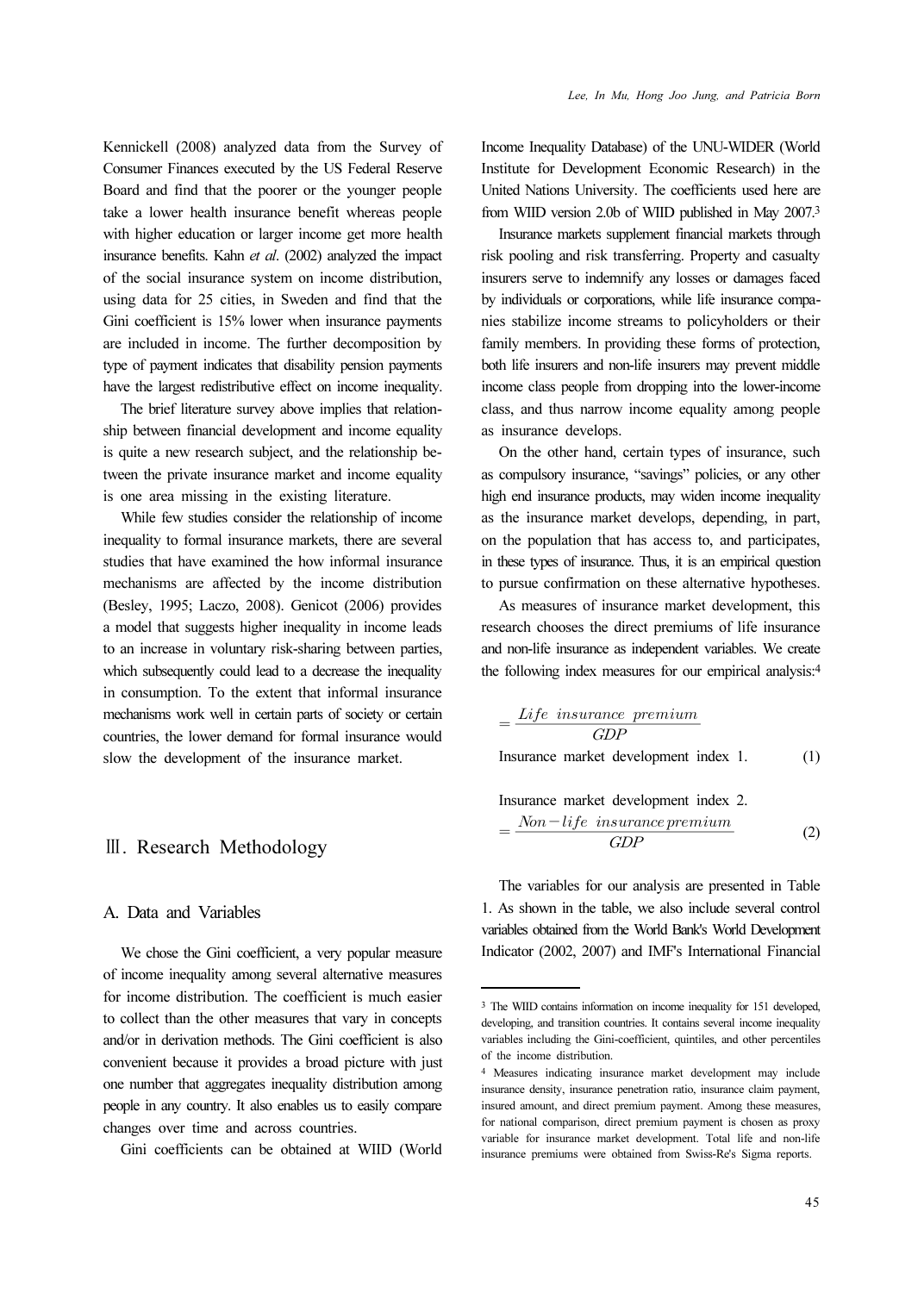| Name of variables                |              | Definition or Concept                                      | Data source      |
|----------------------------------|--------------|------------------------------------------------------------|------------------|
| Dependent variable               | <b>GINI</b>  | Gini coefficient                                           | <b>UNU-WIDER</b> |
| Independent variables            | LP           | Life direct premiums $%$ of GDP $)$                        | Swiss-RE         |
|                                  | <b>NLP</b>   | Non-life direct premiums (% of GDP)                        | Swiss-RE         |
| Control variables<br><b>GDPD</b> |              | GDP deflator $(2000=100)$                                  | <b>IFS</b>       |
|                                  | <b>TRADE</b> | Trade(% of GDP)                                            | <b>WDI</b>       |
|                                  | <b>UNEMP</b> | Unemployment(% of total labor force)                       | WDI              |
|                                  | <b>GOVFE</b> | General government final consumption expenditure(% of GDP) | <b>WDI</b>       |
|                                  | <b>POPGR</b> | Population growth(% annual)                                | WDI              |

Table 1. Definition of variables

Table 2. Countries Included in the Analysis

| <b>High Income Countries (8)</b>                                                     | Low and Middle Income Countries(5)             |
|--------------------------------------------------------------------------------------|------------------------------------------------|
| Canada, Denmark, Germany, Finland, Norway, Sweden, United<br>Kingdom, United States. | Argentina, Brazil, Chile, Colombia, Venezuela. |

#### Table 3. Summary statistics

|           | <b>GINI</b> | ln GINI   | LP.    | <b>NLP</b> | <b>GDPD</b> | <b>TRADE</b> | <b>UNEMP</b> | <b>GOVFE</b> | <b>POPGR</b> |
|-----------|-------------|-----------|--------|------------|-------------|--------------|--------------|--------------|--------------|
| N         | 288         | 288       | 351    | 351        | 351         | 349          | 339          | 342          | 351          |
| mean      | 0.3913      | $-0.9877$ | 0.0245 | 0.0238     | 0.7486      | 0.5082       | 0.0779       | 0.1837       | 0.0098       |
| <b>SD</b> | 0.1212      | 0.3187    | 0.0223 | 0.0117     | 0.4633      | 0.2093       | 0.0353       | 0.0581       | 0.0072       |
| min       | 0.1914      | $-1.6500$ | 0.0003 | 0.0026     | 0.0000      | 0.1155       | 0.0160       | 0.0298       | $-0.0035$    |
| max       | 0.6915      | $-0.3700$ | 0.1311 | 0.0529     | 3.9730      | 1.0084       | 0.2050       | 0.2994       | 0.0315       |

Statistics (2008).

### B. Data Construction

The initial sample for this study contained information on 50 countries, but just 13 countries were adopted for our analysis, due to discontinuity or a lack in annual data. The countries included are shown in Table 2: Argentina, Brazil, Canada, Chile, Colombia, Denmark, Finland, Germany, Norway, Sweden, United Kingdom, United States, Venezuela, which are divided into two groups in terms of income level.5 We analyze country-level data for the period 1980 to 2006. The statistical features of our sample are shown in Table 3.

# C. Research Model

#### 1. Hypotheses

From our review of the literature, we suspect to find significant relationships between the development of the insurance market and income inequality. To be clear, our analysis proceeds with the testing of the following four hypotheses:

### Hypothesis 1: insurance market development affects income distribution.

- Hypothesis 2: Income inequality affects insurance development
- Hypothesis 3: Total life insurance premiums are negatively related to income inequality.
- Hypothesis 4: Total non-life insurance premiums are negatively related to income inequality.

<sup>5</sup> Income levels for each country were determined using the WDI 2007 (GNI per capita). High income country >\$10,726, Middle-high income country \$10,725∼\$3,466, Middle-low income between \$3,465∼\$876, And Low income < \$875.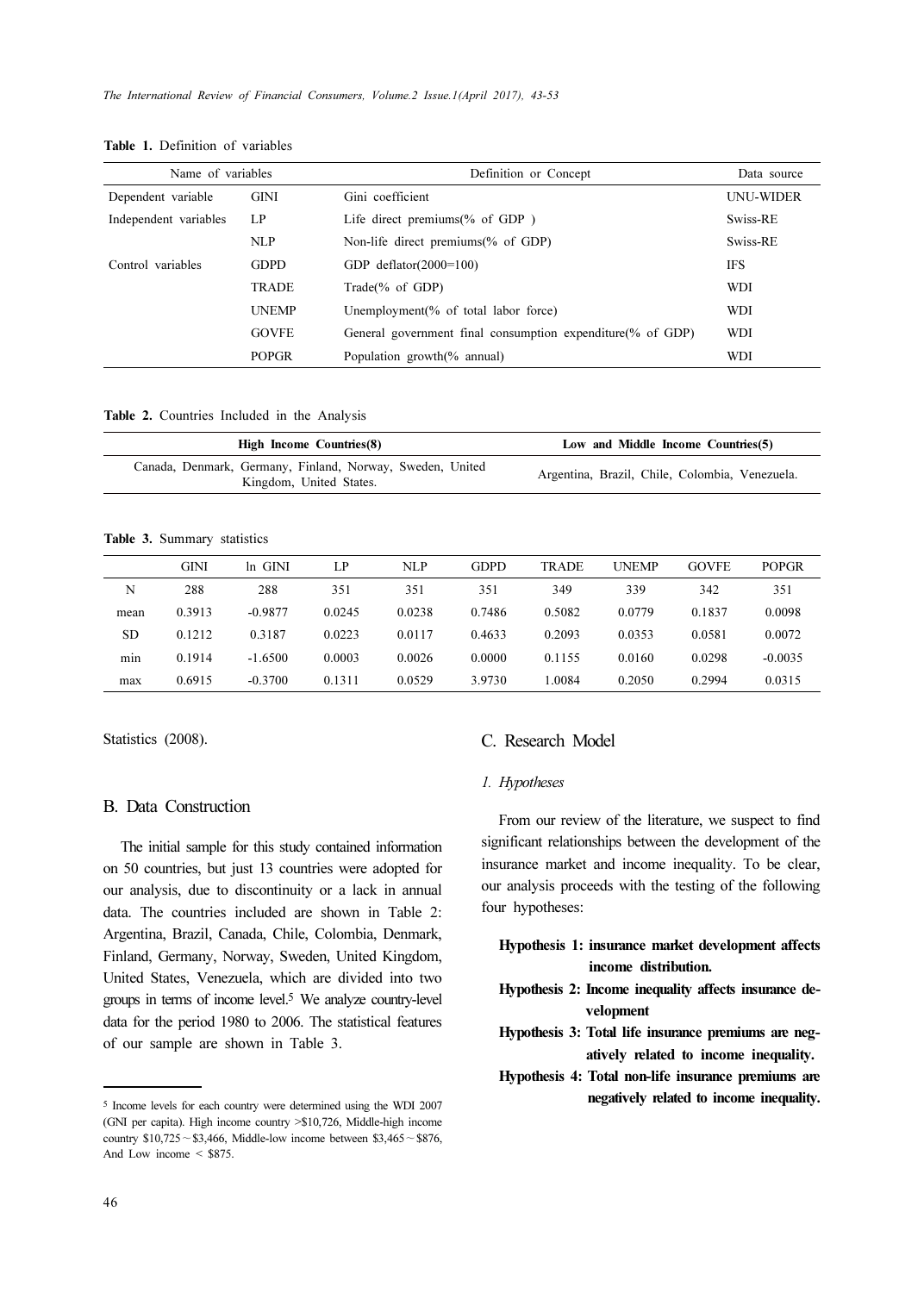### 2. Granger Causality Test

We begin our analysis of the first two hypotheses with an examination of the direction of causal relations between our variables, using the test developed by Granger (1988). This test evaluates the causal relationship between two variables through statistical comparisons of one current variable with another prior variable as follows.<sup>6</sup>

$$
Y_{i,t} = \sum_{i=1}^{k} a_i Y_{t-i} + \sum_{i=1}^{k} \beta_i X_{t-i} + \mu_{1t}
$$
 (3)

$$
X_{j,t} = \sum_{j=1}^{k} \gamma_j X_{t-j} + \sum_{j=1}^{k} \rho_j Y_{t-j} + \mu_{2t}
$$
 (4)

We use the Granger causality test to test Hypotheses 3 and 4. Specifically, we use the Gini coefficient as our dependent variable (measuring income inequality), and the insurance penetration ratio (direct premium written/GDP) as the independent variables (measuring financial development), and estimate the following functional equations for all countries,  $i$ , and years,  $t$ .

$$
GINI_{i,t} = F(ILP_{i,t-1}, \quad GINI_{i,t-1})
$$
\n
$$
\tag{5}
$$

$$
GINI_{i,t} = F\left(NP_{i,t-1}, \quad GINI_{i,t-1}\right) \tag{6}
$$

Next, we test the reverse of Hypothesis 3. Specifically, we estimate the following functional equations for all countries,  $i$ , and years,  $t$ .

$$
ILP_{i,t} = F\left(GINI_{i,t-1}, ILP_{i,t-1}\right) \tag{7}
$$

$$
INP_{i,t} = F\left(GINI_{i,t-1}, \; INP_{i,t-1}\right) \tag{8}
$$

#### 3. Dynamic Panel instrumental variables regression

This next phase of our research employs a panel data analysis method, in particular GMM (Generalized Methods of Moments), which controls for the problem of endogeneity among explanatory variables, and produces consistent and asymptotically normal estimators by using lagged dependent variables as instruments (Arellano and Bond, 1991). The GMM estimator allows us to adjust for endogeneity and over-identifying restrictions of independent variables, time-specific effects, and the potential bias from omitted country-specific factors, such as institutional characteristics (Hansen, 1982). Further, GMM enables us to solve the problem of heteroskedasticity of conventional error terms in instrumental variables (IV) estimation and eventually to secure valid inferences of heteroskedasticity-robust standard errors and statistics. Our GMM model takes the following general form:

$$
y_{i,t} - y_{i,t-1} = \alpha \left( X_{i,t-1}^1 - X_{i,t-2}^1 \right) + \beta \left( X_{i,t-1}^2 - X_{i,t-2}^2 \right) + \left( \epsilon_{i,t-1} - \epsilon_{i,t-2} \right)
$$
\n(9)

Based upon our literature survey and corresponding hypothesis, we set up the following regression equation to test hypotheses 3 and 4, i.e., to assess the relationship between insurance market development and income inequality, for all countries,  $i$ , and years,  $t$ :

$$
\ln GINI_{i,t} = \alpha_1 + \beta_1 (LPI_{i,t} - LPI_{i,t-1})
$$
\n
$$
+ \beta_2 (NLP_{i,t} - NLP_{i,t-1})
$$
\n
$$
+ \gamma_1 (GDPD_{i,t} - GDPD_{i,t-1})
$$
\n
$$
+ \gamma_2 (TRADE_{i,t} - TRADE_{i,t-1})
$$
\n
$$
+ \gamma_3 (UNEMP_{i,t} - UNEMP_{i,t-1})
$$
\n
$$
+ \gamma_4 (GOVFE_{i,t} - GOVFE_{i,t-1})
$$
\n
$$
+ \gamma_5 (POPGR_{i,t} - POPGR_{i,t-1})
$$
\n
$$
+ (\epsilon_{i,t} - \epsilon_{i,t-1})
$$

Where:

|     | $\ln$ GINI = the natural log of the measure of each |
|-----|-----------------------------------------------------|
|     | country's income inequality                         |
| LP  | = total direct premiums written in life in-         |
|     | surance                                             |
| NLP | $=$ total direct premiums written in non-life       |
|     | insurance                                           |
|     | $GDPD = GDP$ deflator                               |
|     | $TRADE = a$ measure of trade openness               |
|     | $UNEMP$ = unemployment rate                         |
|     | $GOVFE$ = a measure of government expenditures      |
|     | $POPGR = population growth$                         |
|     |                                                     |

We are particularly interested in the estimates of  $\beta_i$ which capture the impact of insurance market development on the measure of income inequality. Our research method includes a correlation analysis of direct premiums written

<sup>&</sup>lt;sup>6</sup> When there are two time series variable  $X_t$  and  $Y_t$ , and  $X_t$  helps to forecast  $Y_i$ , then we can say " X Granger causes Y" or if not helps to effect " $X$  does not Granger causes  $Y$ ".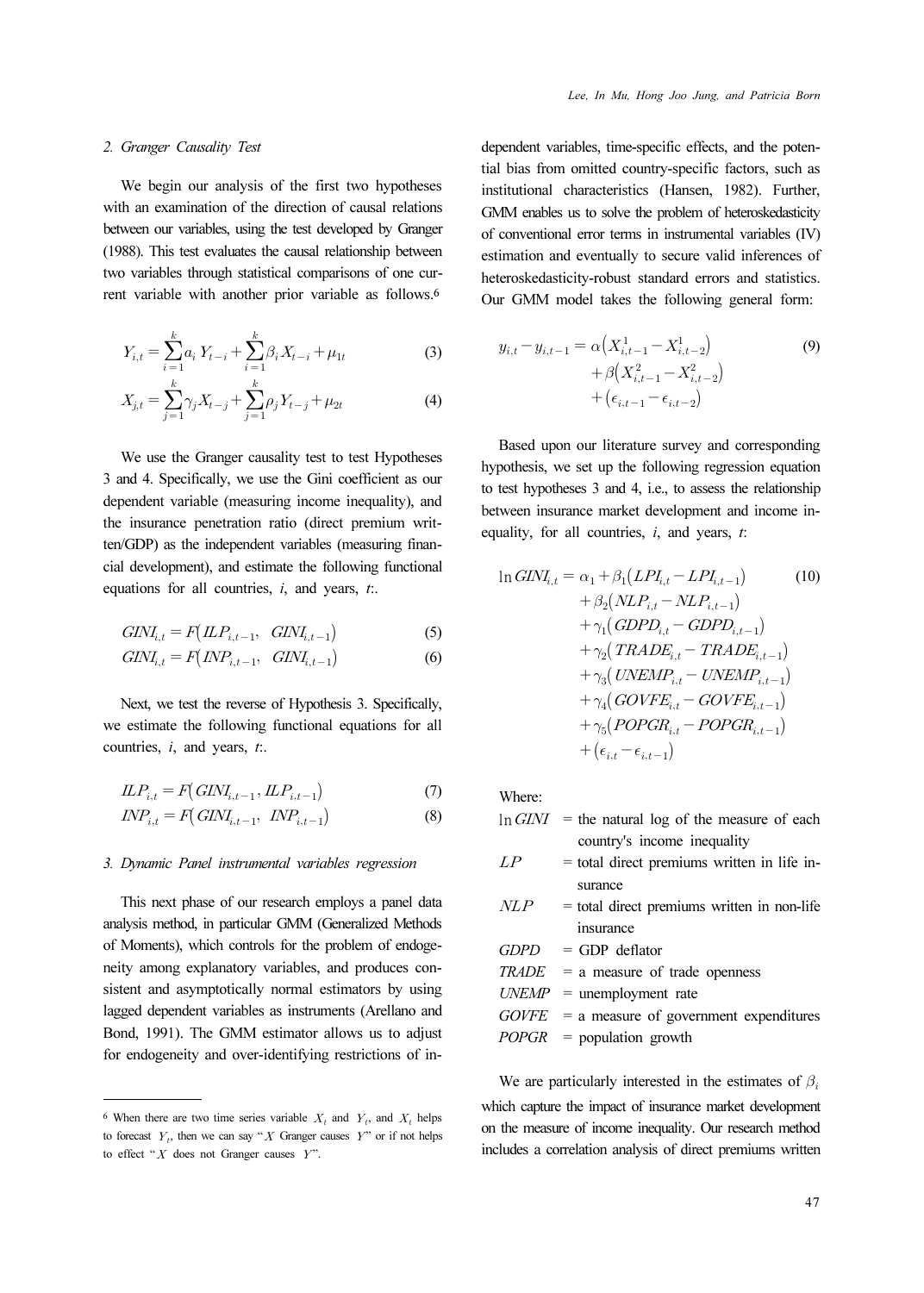|                             | All the samples $(13)$ |          |          | High income countries $(8)$ |          |          | Mid/Low income countries(5) |            |           |
|-----------------------------|------------------------|----------|----------|-----------------------------|----------|----------|-----------------------------|------------|-----------|
|                             | 0 lagged               | 1 lagged | 2 lagged | 0 lagged                    | 1 lagged | 2 lagged | 0 lagged                    | lagged     | 2 lagged  |
| $\ln$ GINI $\Rightarrow$ LP | 0.35                   | 0.29     | 0.38     | 0.32                        | 0.13     | 0.30     | 0.95                        | $5.35*$    | $10.20**$ |
| $LP \Rightarrow$ ln GINI    | $3.57*$                | $3.56*$  | 3.02     | 2.23                        | 2.94     | 1.91     | 0.03                        | $12.56***$ | $6.67*$   |
| In GINI $\Rightarrow$ NLP   | 0.07                   | 5.82*    | 5.40     | 1.35                        | $4.81*$  | 4.00     | 0.86                        | 0.53       | 1.76      |
| $NLP \Rightarrow ln$ GINI   | 1.29                   | 1.82     | 2.31     | 0.17                        | 0.75     | 5.01     | 0.33                        | $6.33*$    | 4.81      |

Table 4. Correlation analysis

 $*p<05$   $*p<01$   $**p<001$ 

 $\Rightarrow$ : direction between variables

Table 5. Granger causality test results

|                            | All the samples $(13)$ |         |          | High income countries $(8)$ |        |          | Mid/Low income countries(5) |            |           |
|----------------------------|------------------------|---------|----------|-----------------------------|--------|----------|-----------------------------|------------|-----------|
|                            | 0 lagged               | lagged  | 2 lagged | 0 lagged                    | lagged | 2 lagged | 0 lagged                    | lagged     | 2 lagged  |
| $ln$ GINI $\Rightarrow$ LP | 0.35                   | 0.29    | 0.38     | 0.32                        | 0.13   | 0.30     | 0.95                        | $5.35*$    | $10.20**$ |
| $LP \Rightarrow In$ GINI   | $3.57*$                | $3.56*$ | 3.02     | 2.23                        | 2.94   | 1.91     | 0.03                        | $12.56***$ | $6.67*$   |
| In GINI $\Rightarrow$ NLP  | 0.07                   | 5.82*   | 5.40     | 1.35                        | 4.81*  | 4.00     | 0.86                        | 0.53       | 1.76      |
| $NLP \Rightarrow In$ GINI  | 1.29                   | 1.82    | 2.31     | 0.17                        | 0.75   | 5.01     | 0.33                        | $6.33*$    | 4.81      |

 $*p<05$  \*\*p<01 \*\*\*p<001

\* ⇒:direction between variables

with Gini coefficient, and a regression analysis of the dependent variable in natural log form7, that is, semi-log model8 and independent variables and control variables in the 1st difference in order to resolve autocorrelation.

In order to compare the fitness of our models, we ran a variety of models with varying lags of our independent variables, i.e. from one year to five years. All quantitative variables in the analysis were transformed into ratio variables, and the log model was added to measure elasticity of the variables.

# Ⅳ. Empirical Results

### A. Granger Causality Analysis

Granger causality tests with all the sample countries

show that direct premiums written in Life insurance (LP) significantly affects the Gini coefficient, while Non-life premiums (NLP) appear to be affected by the Gini coefficient.

Among the high income countries, NLP appears to be affected by the Gini coefficient. In the low and middle income countries, on the other hand, LP and the Gini coefficient appear to affect each other, and NLP affects Gini coefficient.

Since Granger causality test is a basic univariate test that does not consider the other explanatory variables, we may not conclude any definite relationship between income disparity and insurance market growth. Rather, it may be said that the Gini coefficient may interact with insurance market growth to some degree and in one way or another. For the sake of more elaborate analysis, we run dynamic panel regression and fixed effect model, after employing the well-known Hausman test to see if random effect model is better than fixed effect model or vice versa.

<sup>7</sup> The reason why only Gini coefficient is transformed into natural log form is that the coefficient tends to converge into values between 0.2 and 0.5 by it nonlinear nature.

<sup>8</sup> Log model takes one or more variables in log forms; double log model takes both dependent variable and independent variables in log form, while semi-log model takes either dependent variable or independent variable(s) in log form.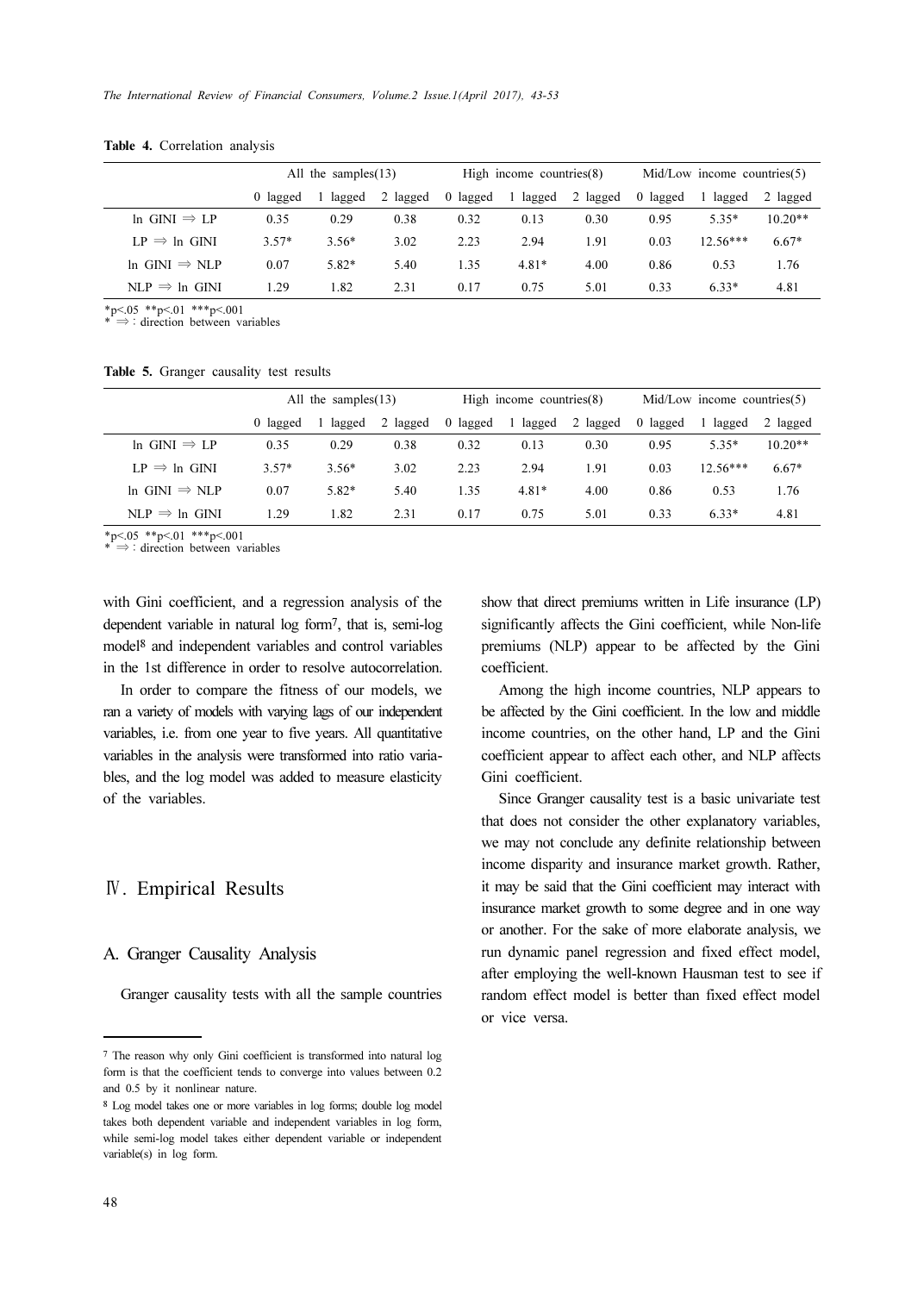| Variables           |                    | GMM estimates      |                     |                  | Fixed effect model estimates |                  |
|---------------------|--------------------|--------------------|---------------------|------------------|------------------------------|------------------|
| Model               | $\mathbf{1}$       | 2                  | $\overline{3}$      | 1                | 2                            | 3                |
| LP                  | $-22.4100$         | $-24.4835$         |                     | 1.3738           | 1.4894                       |                  |
|                     | $(-1.95)$<br>*     | $(-3.39)$<br>***   |                     | (1.09)           | (1.19)                       |                  |
| <b>NLP</b>          | $-7.3651$          |                    | $-15.7176$          | 1.3655           |                              | 1.6180           |
|                     | $(-1.06)$          |                    | $(-1.92)$<br>$\ast$ | (0.73)           |                              | (0.88)           |
| <b>GDPD</b>         | $-2.6277$          | $-2.7608$          | $-3.2667$           | 0.0430           | 0.0478                       | 0.0409           |
|                     | $(-2.83)$<br>$***$ | $(-2.59)$<br>$* *$ | $(-3.03)$<br>$***$  | (0.65)           | (0.73)                       | (0.62)           |
| <b>TRADE</b>        | $-1.4802$          | $-0.7308$          | $-1.5429$           | 0.5804           | 0.5659                       | 0.5995           |
|                     | $(-1.18)$          | $(-0.59)$          | $(-1.36)$           | (3.62)<br>***    | (3.56)<br>***                | (3.76)<br>***    |
| <b>UNEMP</b>        | $-3.5965$          | $-4.0379$          | $-2.9597$           | $-0.2377$        | $-0.2587$                    | $-0.2453$        |
|                     | $(-1.23)$          | $(-1.33)$          | $(-1.39)$           | $(-0.72)$        | $(-0.79)$                    | $(-0.74)$        |
| <b>GOVFE</b>        | $-4.5533$          | $-2.2057$          | $-3.7937$           | 0.6044           | 0.5952                       | 0.6205           |
|                     | $(-1.96)$<br>*     | $(-0.29)$          | $(-0.65)$           | (1.49)           | (1.47)                       | (1.53)           |
| <b>POPGR</b>        | 33.9629            | 2.9642             | 30.7243             | 8.0617           | 7.9116                       | 8.1630           |
|                     | (1.13)             | (0.13)             | (0.99)              | (1.78)<br>$\ast$ | (1.75)<br>$\ast$             | (1.80)<br>$\ast$ |
| Number of Countries | 13                 | 13                 | 13                  | 13               | 13                           | 13               |
| Sargan Test         | 22.04              | 22.02              | 20.9                |                  |                              |                  |
| R-square            |                    |                    |                     | 0.9156           | 0.9154                       | 0.9153           |
| F test              |                    |                    |                     | 266.14<br>***    | 266.64<br>***                | 267.4<br>$***$   |

Table 6. Results for Full Sample

 $*_{p<.05}$   $*_{p<.01}$   $*_{p<.001}$ 

#### B. Dynamic Panel Instrumental Variable Regression

### 1. Analysis of full sample

For our panel regression analysis, we begin with our full sample of 13 countries and include independent variables in 1 lagged to 5 lagged forms for our GMM estimation. Our analysis suggests that the model with one lagged independent variable produced the optimal regression equation.

In the model 1, where both LP and NLP are simultaneously analyzed, only LP significantly affects Gini coefficient in a negative way, and the same is also found in the model 2. In model 3, where only NLP is considered, NLP appears to affect Gini coefficient negatively.

The coefficient -22.41 indicates that as one unit increase of life insurance premium results in 22.41 times reduction of Gini coefficient, which implies in particular that increase of 0.001%p is followed by 0.00002%p reduction of Gini coefficient. The results above imply that both life and non-life insurance may improve income inequality to some degree, while life insurance looks more dominant in terms of effect when controlling any endogeneity problem available in the fixed effect model.

#### 2. Analysis of Subsample of High income countries

GMM estimates with the data from high income countries reveal that most of independent variables do not directly affect Gini coefficients except LP that appeared to affect Gini coefficient in a negative way in model 1 and 2.

High income countries reveal a similar relationship between Gini coefficient and insurance market development to the all the sample case in the previous section. That is, both life and non-life insurance market can grow to reduce income disparity, while life insurance is more effective than non-life insurance. On the contrary, the low and middle income countries show somewhat different outcomes, as you can see below.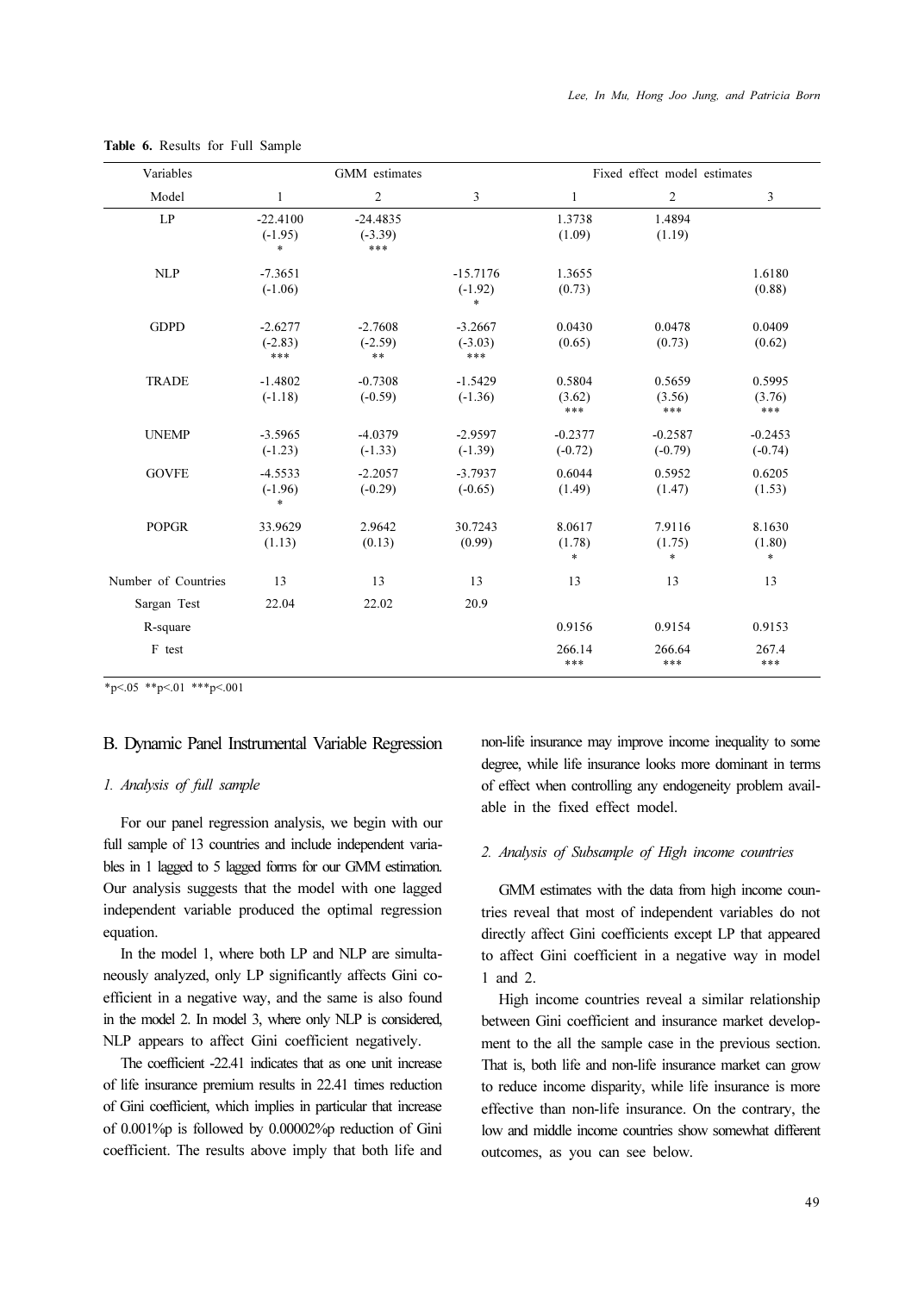| Variables           |                     | GMM estimates       |                    | Fixed effect model estimates |                     |                  |  |
|---------------------|---------------------|---------------------|--------------------|------------------------------|---------------------|------------------|--|
| Model               | $\mathbf{1}$        | $\overline{c}$      | 3                  | $\mathbf{1}$                 | $\overline{c}$      | 3                |  |
| LP                  | $-19.0520$          | $-16.4857$          |                    | 1.0906                       | 1.1591              |                  |  |
|                     | $(-1.79)$<br>$\ast$ | $(-1.85)$<br>$\ast$ |                    | (0.73)                       | (0.79)              |                  |  |
| <b>NLP</b>          | 14.5284             |                     | $-10.5261$         | 1.1033                       |                     | 1.4024           |  |
|                     | (0.92)              |                     | $(-0.88)$          | (0.35)                       |                     | (0.45)           |  |
| <b>GDPD</b>         | $-27.1663$          | $-31.1758$          | $-27.1166$         | $-0.7425$                    | $-0.7359$           | $-0.7557$        |  |
|                     | $(-9.66)$<br>$***$  | $(-13.21)$<br>$***$ | $(-9.15)$<br>$***$ | $(-1.6)$                     | $(-1.59)$           | $(-1.63)$        |  |
| <b>TRADE</b>        | $-0.3278$           | 5.0932              | 1.9069             | 0.7242                       | 0.7219              | 0.7607           |  |
|                     | $(-0.13)$           | (1.41)              | (0.52)             | (2.5)<br>**                  | (2.5)<br>$\ast\ast$ | (2.67)<br>$***$  |  |
| <b>UNEMP</b>        | 16.0976             | 4.4598              | 7.7568             | $-0.8389$                    | $-0.8253$           | $-0.8999$        |  |
|                     | (1.86)<br>$\ast$    | (0.76)              | (1.85)<br>$\ast$   | $(-1)$                       | $(-0.99)$           | $(-1.08)$        |  |
| <b>GOVFE</b>        | $-24.9864$          | 25.4480             | $-6.0108$          | 0.9998                       | 1.0281              | 1.0899           |  |
|                     | $(-1.79)$<br>$\ast$ | (1.15)              | $(-0.45)$          | (0.66)                       | (0.68)              | (0.72)           |  |
| <b>POPGR</b>        | 104.7808            | 18.3622             | 55.1491            | 9.2699                       | 9.2679              | 9.3156           |  |
|                     | (1.23)              | (0.36)              | (0.87)             | (1.73)<br>$\ast$             | (1.73)<br>$\ast$    | (1.74)<br>$\ast$ |  |
| Number of Countries | 13                  | 13                  | 13                 | 13                           | 13                  | 13               |  |
| Sargan Test         | 10.31               | 8.18                | 11.43              |                              |                     |                  |  |
| R-square            |                     |                     |                    | 0.7751                       | 0.7750              | 0.7745           |  |
| F test              |                     |                     |                    | 93.2<br>***                  | 93.61<br>$***$      | 93.35<br>***     |  |

Table 7. Results for Subsample of High income countries

 $*_{p<.05}$   $*_{p<.01}$   $*_{p<.001}$ 

#### 3. Analysis of Subsample of Low and Middle income countries

In middle and low income countries, insurance appears not to influence Gini coefficient in three different models at all. Neither life insurance nor non-life insurance is shown to influence the Gini coefficient, as income disparity may be determined by some other social or economic variables in large extent. It is unclear what makes the effect of insurance market growth on income disparity between high income countries and low income countries.

# Ⅴ. Discussion of Implication for Financial **Consumers**

It is well known that insurance is an economic mechanism for individuals and corporations to transfer their risk to insurers in exchange of insurance premium. The empirical result here leads to the following propositions regarding the role of insurance for financial consumers. As far as its role in income disparity, life insurance may play a larger role than non-life insurance in high income countries, possibly because the former is voluntary and protection-based in high income countries, whereas the latter is somewhat compulsory (i.e., in case of automobile insurance) or of commercial line. In other words, growth in life insurance in industrialized countries may protect people from being drown into poor economic class thanks to its protection type policies, while it may not mean so much in low income countries because of dominant savings elements in life insurance contracts. Non-life insurance tends to grow ahead of life insurance in most emerging economies, in particular in commercial line such as fire, ocean marine, corporate property or liability insurance. As the non-life insurance expands with economic growth, it may contribute to economic growth itself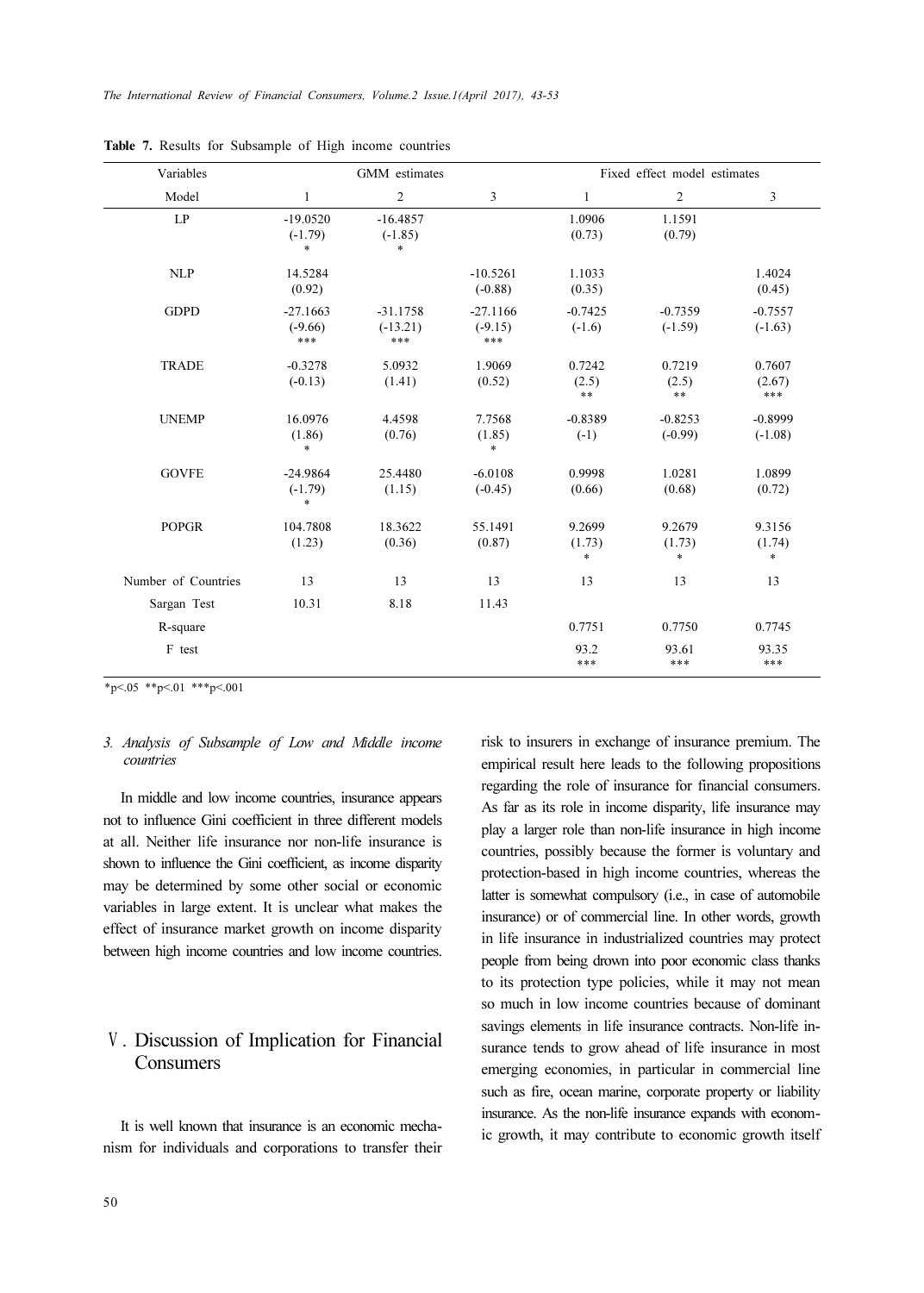| Variables           |                                  | GMM estimates                        |                        | Fixed effect model estimates   |                                |                                  |  |
|---------------------|----------------------------------|--------------------------------------|------------------------|--------------------------------|--------------------------------|----------------------------------|--|
| Model               | $\mathbf{1}$                     | $\overline{2}$                       | $\overline{3}$         | $\mathbf{1}$                   | $\overline{2}$                 | $\overline{3}$                   |  |
| LP                  | $-76.2727$<br>$(-0.75)$          | $-107.709$<br>$(-1.55)$              |                        | $-1.3510$<br>$(-0.27)$         | $-0.2634$<br>$(-0.05)$         |                                  |  |
| NLP                 | 6.7840<br>(0.15)                 |                                      | 213.4425<br>(1.98)     | 1.5336<br>(0.83)               |                                | 1.4029<br>(0.79)                 |  |
| <b>GDPD</b>         | $-1.3301$<br>$(-1.84)$<br>$\ast$ | $-2.1784$<br>$(-2.21)$<br>$\ast\ast$ | $-0.1278$<br>$(-0.15)$ | 0.0992<br>(2.08)<br>$\ast\ast$ | 0.1049<br>(2.23)<br>$\ast\ast$ | 0.0995<br>(2.1)<br>$* *$         |  |
| <b>TRADE</b>        | $-2.2793$<br>$(-0.46)$           | 5.8411<br>(1.77)<br>*                | $-0.2077$<br>$(-0.23)$ | 0.3614<br>(2.25)<br>$* *$      | 0.3399<br>(2.14)<br>$**$       | 0.3655<br>(2.29)<br>$\ast\ast$   |  |
| <b>UNEMP</b>        | $-2.9621$<br>$(-1.52)$           | $-2.4319$<br>$(-2.08)$<br>$\ast\ast$ | 0.5840<br>(0.34)       | $-0.0193$<br>$(-0.07)$         | $-0.0631$<br>$(-0.24)$         | $-0.0232$<br>$(-0.09)$           |  |
| <b>GOVFE</b>        | $-4.8912$<br>$(-1.04)$           | $-7.1562$<br>$(-0.94)$               | 15.8589<br>(1.23)      | 0.5085<br>(1.69)<br>$\ast$     | 0.4884<br>(1.63)               | 0.5068<br>(1.7)<br>$\ast$        |  |
| <b>POPGR</b>        | 360.3306<br>(1.56)               | 406.4943<br>(1.25)                   | 277.5375<br>(0.8)      | $-36.9740$<br>$(-2.2)$<br>**   | $-39.1232$<br>$(-2.36)$<br>**  | $-38.1047$<br>$(-2.35)$<br>$* *$ |  |
| Number of Countries | 5                                | 5                                    | 5                      | 5                              | 5                              | 5                                |  |
| Sargan Test         | 3.16                             | 2.86                                 | 3.02                   |                                |                                |                                  |  |
| R-square            |                                  |                                      |                        | 0.7530                         | 0.7516                         | 0.7529                           |  |
| F test              |                                  |                                      |                        | 84.18<br>$***$                 | 85<br>$\ast\ast$               | 85.85<br>***                     |  |

Table 8. Results for Low and Middle Income Countries

 $*_{p<.05}$   $*_{p<.01}$   $*_{p<.001}$ 

while not to income disparity, especially when its personal line grows mostly with compulsory insurance.

Although both life and non-life insurance are highly valuable financial services to individuals and corporations, life insurance may be said to protect the first party in voluntary basis, while non-life insurance is compulsory one to protect the third party and the first party at the same time. In that sense, the life insurance can be a critical factor to determine income disparity level as well as welfare of financial consumers, when it is appropriately designed and grown by autonomous market demand, although it is known to be generally sold not bought.

Saving-type life insurance is believed to function like a saving that may reduce economic growth rate, differently from consumption per se, while protection type life insurance play a role of shock absorber in case to recover family's economic condition to normal level in case. As a complement to social security system, life insurance may play a secondary role to income equalizer if reasonably developed as in advance countries.

In spite of its research value as the first of its kind, nevertheless, this empirical research has not yet reached any definite conclusion over the role of insurance in income equality, but has just started its exploration with that regard. Future research may be expanded with more data based upon theoretical modeling to find the role of insurance in macro- economic sense and financial consumer well-being. And comparison of life and non-life insurance should be continued in the future as well.

#### Ⅵ. Summary and Conclusion

Does the development of insurance markets affect income inequality? Financial consumer or insurance consumer can be better off with growth of insurance market? This is the academic question of this research that has not been addressed in previous research. Using data for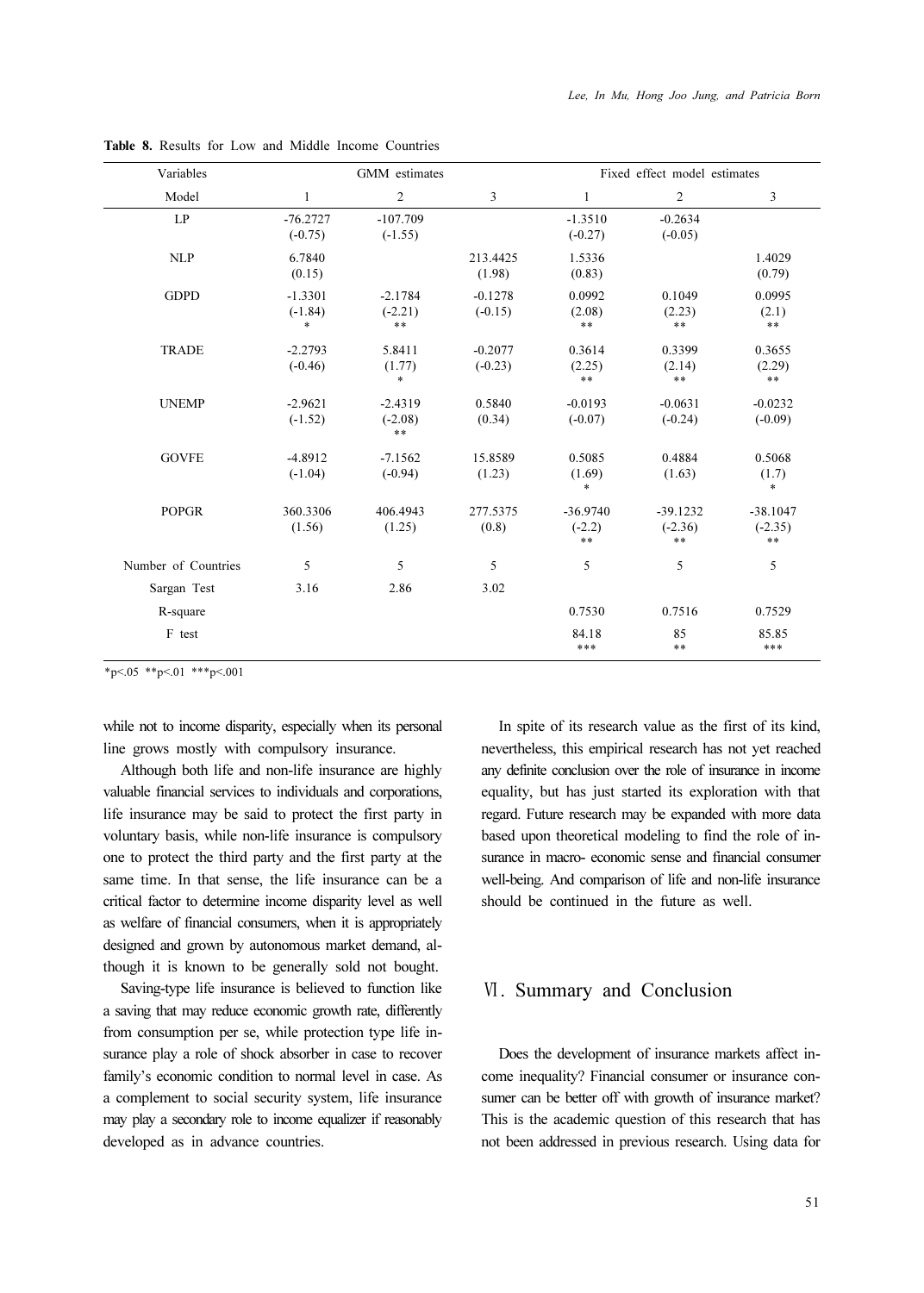13 countries and a few different econometric methods (Granger causality test and Generalized method of moments), we find that the development of life insurance may reduce income inequality while non-life insurance may not.

This research has some limitations in that only 13 countries were included in our sample, due to difficulty in obtaining annual Gini coefficients, and we are limited to assessing this relationship using data spanning only 26 years. Further, financial development, measured by quantitative values like other researches, is measured not by qualitative or institutional aspects, which might allow for a more refined assessment of how the specific features of the insurance market, such as concentration, are related to the income distribution. Nonetheless, our data show several statistically significant results which should be informative for further research in this area.

In terms of financial consumer's welfare , this empirical research show that life insurance may be able to reduce income disparity more than non-life insurance in most countries except low income countries. This result may need further analysis both in theory and empirical research, nevertheless it is a new finding that may complement the existing research on role of insurance and finance in economic development. Combining with the previous research on the role of insurance in economic growth, this research may imply a differentiated role of life insurance and non-life insurance in income redistribution and economic growth. In order to increase financial consumer welfare through income equality, life insurance seems to play a more important role than non-life insurance, ,whereas the latter does more for economic growth in general.

# References

- Aghion, Philippe, and Patrick Bolton. 1997. "A Theory of Trickle-Down Growth and Development," The Review of Economic Studies, 64(2): 151-172.
- Alesina, Alberto, and Dani Rodrik. 1994. "Distributive Politics and Economic Growth," The Quarterly Journal of Economics, 109(2):465-490.
- Arellano, Manuel, and Stephen Bond. 1991. "Some Tests of Specifications for Panel Data: Monte Carlo

Evidence and an Application to Employment Equations," The Review of Economic Studies, 58(2): 277-297.

- Banerjee, Abhijit V., and Andrew F. Newman. 1993. "Occupational Choice and Process of Development," Journal of Political Economy, 101(2):274-298.
- Beck, Thorsten, Alisi Demirguc-Kunt, and Ross Levine. 1999. "A New Database on Financial Development and Structure," World Bank Policy Research Working Paper, No. 2146.
- Beck, Thorsten, Alisi Demirguc-Kunt, and Ross Levine. 2000. "A New Database on the Structure and Development of the Financial Sector," World Bank Economic Review 14:597-605.
- Beck, Thorsten, Alisi Demirguc-Kunt, and Ross Levine. 2007. "Finance, Inequality, and the Poor," Journal of Economic Growth, 12(1): 27-49.
- Beck, Thorsten, and Ross Levine. 2001. "Stock Market, Banks, and Growth: Correlation or Causality," World Bank Policy Research Working Paper, No. 2670.
- Beck, Thorsten, and Ross Levine. 2004. "Stock Markets, Banks, and Growth: Panel Evidence?," Journal of Banking and Finance, 28:423-442.
- Beltratti, Andrea, and Claudio Morana. 2007. "Does the stock market affect income distribution? Some empirical evidence for the US," Applied Economics Letters, 14:99-104.
- Besely, T. 1995. "Savings, Credit and Insurance," Handbook of Development Economics, 3(A):2123-2207
- Clarke, George, Lixin Colin Xu, and Heng-fu Zou. 2003. "Finance and Income Inequality: Test of Alternative Theories," WB Policy Research Working Paper, No. 2984, Washington DC, World Bank.
- Clarke, George, Lixin Colin Xu, and Heng-fu Zou. 2006. "Finance and Income Inequality: What Do the Data Tell Us," Southern Economic Journal, 72(3):578-596.
- Das, Mitali, and Sanket Mohapatra. 2003. "Income inequality: the aftermath of stock market liberalization in emerging markets," Journal of Empirical Finance, 10:217-248.
- Dollar, David, and Aart Kraay. 2002. "Growth is good for the Poor," Journal of Economic Growth, 7:195-225.
- Galor, Oded, and Joseph Zeira. 1993. "Income Distribution and Macroeconomics," The Review of Economic Studies, 60(1):35-52.